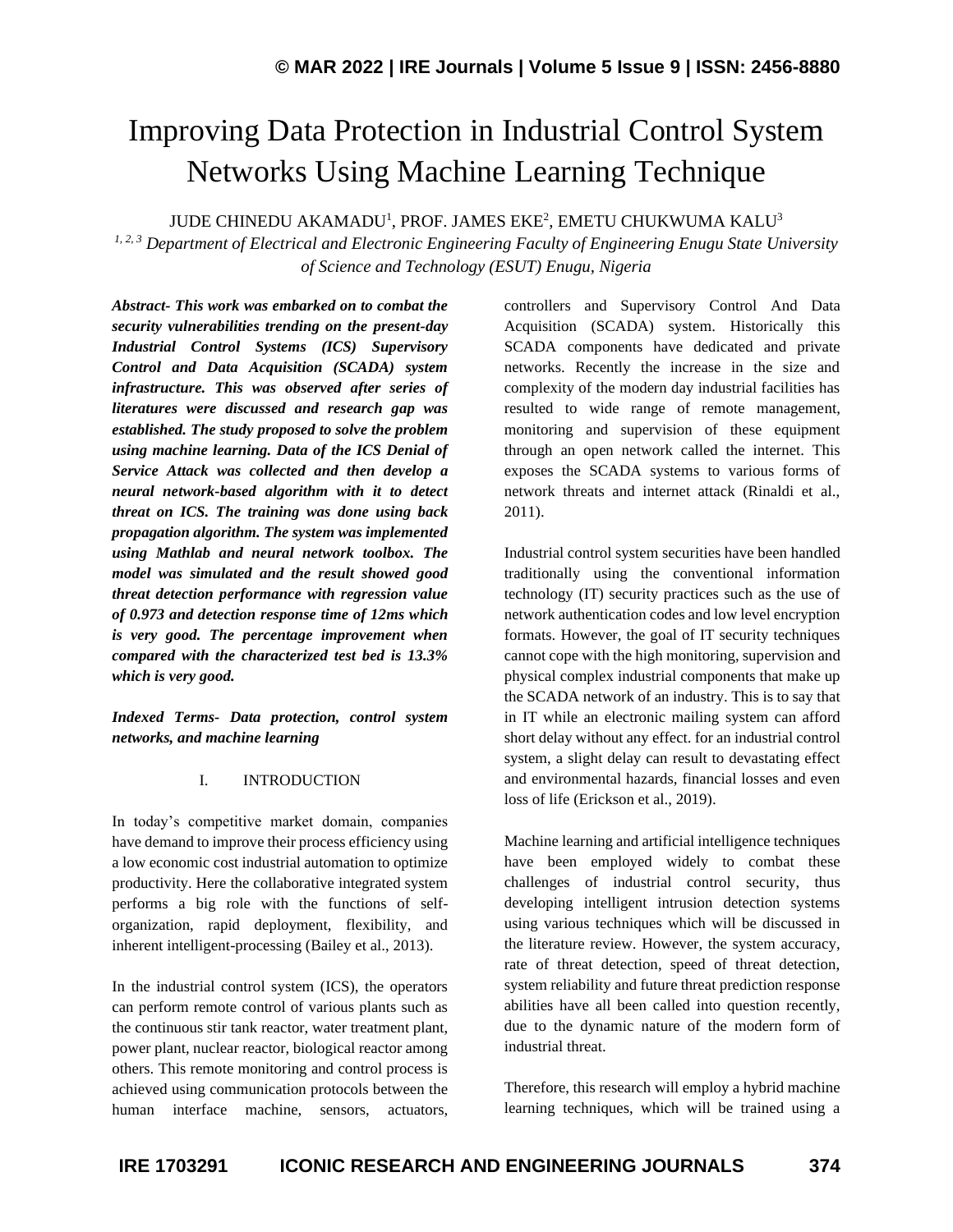# **© MAR 2022 | IRE Journals | Volume 5 Issue 9 | ISSN: 2456-8880**

more advanced recent threat dataset to develop an improved real time threat detection and prediction system on an industrial control system.

• Problem Statement

In (Peerenboom, 2015), the SCADA system that controlled a Queensland sewage treatment plant in England was accessed and controlled by a former employee of the software development department, after he was sacked. The impact resulted to about 800,000 liters of raw waste being pumped into a nearby river, which resulted to the loss of aquatic habitats and huge financial loss.

#### • Aim and Objectives of the Study

The aim of this research work is the improvement of data protection in industrial control system networks using machine learning techniques, with the following setout objectives;

- i. To perform systematic review and establish research gap
- ii. To characterize an industrial SCADA system under various network conditions
- iii. To develop a model of the industrial control system (ICS) network transfer function
- iv. To train a machine learning model with DDos() attack to secure the ICS network
- v. To implement the model with Matlab and evaluate the performance
- Significance of the Study
- a) To improve the security of industrial control network infrastructures
- b) To protect Industrial control systems against distributive denial of service attack
- c) To back off network threats and hackers intelligently
- d) To ensure that high security alert is achieved against external ICS network threat
- Scope of the Study

This work improves data protection in industrial control system using machine learning technique. The data will be protected against distributive denial of service attack using DDos training dataset, implemented at D-hap Integrated Industrial Service Limited.

### II. MATERIALS AND METHODS

Here we will discuss the materials and methods employed for the development of the proposed system. It will begin with the characterization of an industrial SCADA network under normal and abnormal condition, then a new system will be developed using the necessary engineering materials and models. This will be implemented using simulink and other necessary implementation tools.

The materials used for the system development includes;

- Controllers
- Process design equipments
- The communication modules
- Routers and switches
- The process plants to be protected
- Methods
- Characterization

This work characterizes D-hap integrated industrial service limited, located at Ituku Enugu. The characterization was done to evaluate the network performance of the case study ICS under operating condition and also when attacked with network threat. This data was collected through the company's demilitral zone (a section for third party collection of real time SCADA data).

• Description of the network structure

The SCADA network consists of a programmable logic controller (PLC), human machine interface (HMI), Check point 1200R security gateway software and a chemical plant model made of a sensor, actuator, orifice and induction motor.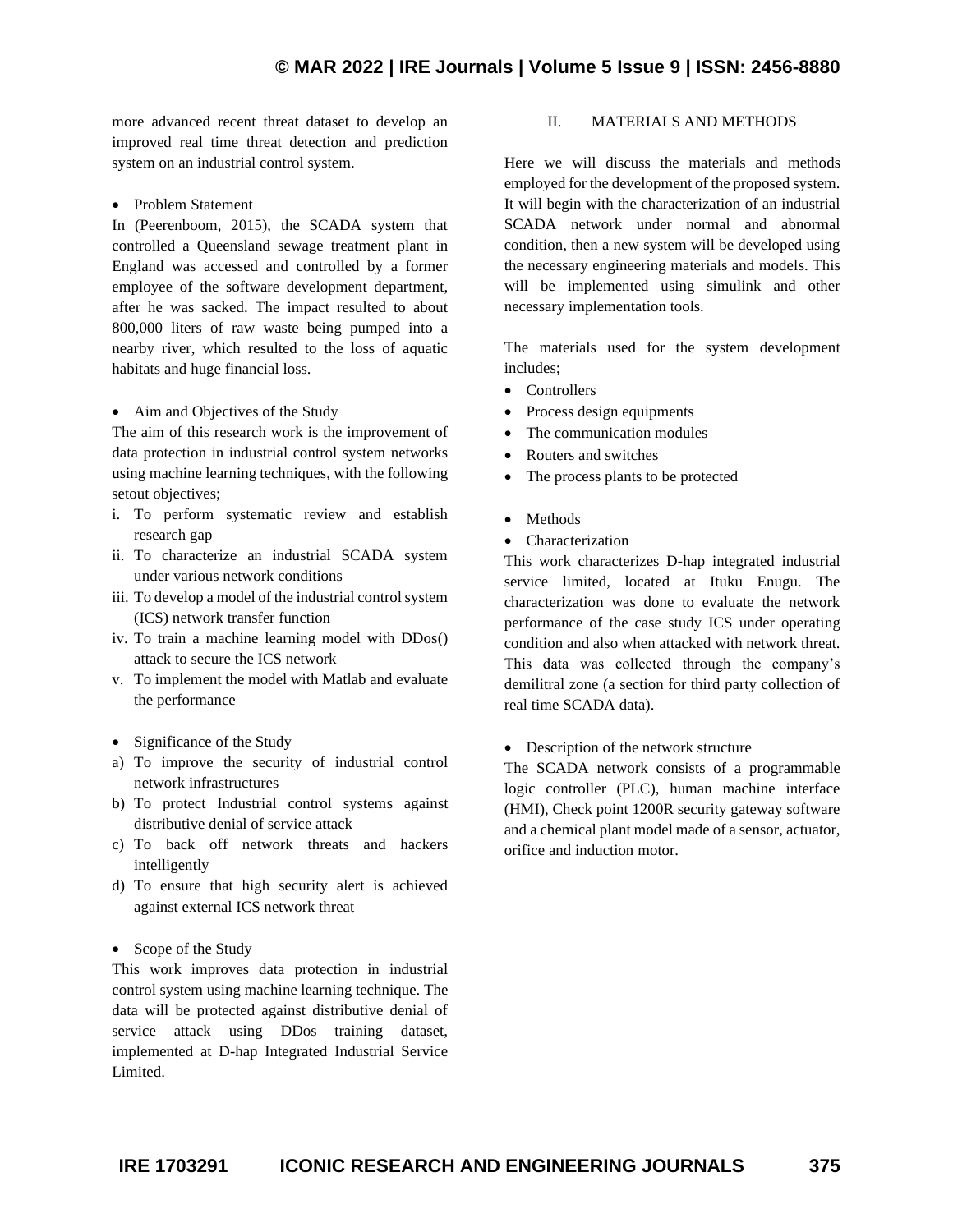

Figure 1. Model of the SCADA system (Source: D-hap integrated service ltd.)

|                      | Flow  | Flow        | <b>Static</b> | Diff.          | <b>Tempe</b> | <b>Total</b>   | <b>Orifice</b> |
|----------------------|-------|-------------|---------------|----------------|--------------|----------------|----------------|
| Data date and time   | (E3M) | <b>Time</b> | ressure       | <b>Pressur</b> | rature       | <b>Liquids</b> |                |
|                      | 3)    | (hr)        | kPa)          | $e$ $(kPa)$    | (C)          | (m3)           | (in)           |
| Mar 13 2020/08:00:01 | 30.27 | 24          | 780           | 78             | 15.5         | 7.68           | 0.88           |
| Mar 12 2020/08:00:01 | 29.75 | 24          | 766.5         | 76.65          | 15.1         | 7.79           | 0.88           |
| Mar 11 2020/08:00:00 | 29.54 | 24          | 761.25        | 76.12          | 15.1         | 7.63           | 0.88           |
| Mar 10 2020/08:00:00 | 30.56 | 24          | 787.5         | 78.75          | 15.5         | 7.85           | 0.88           |
| Mar 09 2020/08:00:01 | 30.18 | 24          | 777.75        | 77.78          | 15           | 7.67           | 0.88           |
| Mar 08 2020/08:00:01 | 29.98 | 24          | 772.5         | 77.25          | 15.2         | 7.84           | 0.88           |
| Mar 07 2020/08:00:01 | 29.1  | 24          | 750           | 75             | 15.5         | 7.57           | 0.88           |
| Mar 06 2020/08:00:01 | 30.09 | 24          | 775.5         | 77.55          | 15.8         | 7.76           | 0.88           |
| Mar 05 2020/08:00:01 | 29.54 | 24          | 761.25        | 76.12          | 15.4         | 7.86           | 0.88           |
| Mar 04 2020/08:00:00 | 30.53 | 24          | 786.75        | 78.68          | 15.2         | 7.6            | 0.88           |
| Mar 03 2020/08:00:01 | 30.36 | 24          | 782.25        | 78.22          | 15           | 7.73           | 0.88           |
| Mar 02 2020/08:00:00 | 30.53 | 24          | 786.75        | 78.68          | 15.7         | 7.82           | 0.88           |
| Mar 01 2020/08:00:02 | 30.3  | 24          | 780.75        | 78.08          | 15.4         | 7.82           | 0.88           |
| Feb 29 2020/08:00:01 | 29.8  | 24          | 768           | 76.8           | 15.7         | 7.81           | 0.88           |
| Feb 28 2020/08:00:01 | 29.31 | 24          | 755.25        | 75.53          | 15.1         | 7.5            | 0.88           |
| Feb 27 2020/08:00:02 | 29.86 | 24          | 769.5         | 76.95          | 15.4         | 7.66           | 0.88           |
| Feb 26 2020/08:00:04 | 29.28 | 24          | 754.5         | 75.45          | 15.5         | 7.54           | 0.88           |

Table 1: data log of the ICS at normal condition









Figure 3. Model of the control system with attack tool (source: D-hap integrated service)

Table 2: data log of the ICS network under attack

| <b>Report</b><br>time (hr) | Flow<br>(E3M3) | <b>Static</b><br><b>Pressure</b><br>(kPa) | <b>Diff. Pressure</b><br>(kPa) | <b>Tempera</b><br>ture(C) | <b>Total</b><br><b>Liquids</b><br>(m3) | <b>Orifice</b><br>(in) |
|----------------------------|----------------|-------------------------------------------|--------------------------------|---------------------------|----------------------------------------|------------------------|
| 01.00                      | 30.27          | 780                                       | 78                             | 25.5                      | 7.68                                   | 1.88                   |
| 02.00                      | 39.75          | 866.5                                     | 76.65                          | 25.1                      | 7.79                                   | 1.88                   |
| 03.00                      | 39.54          | 961.25                                    | 76.12                          | 25.1                      | 7.63                                   | 2.88                   |
| 04.00                      | 30.56          | 987.5                                     | 78.75                          | 25.5                      | 7.85                                   | 2.88                   |
| 05.00                      | 20.18          | 777.75                                    | 77.78                          | 25.0                      | 7.67                                   | 2.88                   |
| 06.00                      | 29.98          | 872.5                                     | 77.25                          | 25.2                      | 7.84                                   | 2.88                   |
| 07.00                      | 49.10          | 2750                                      | 75                             | 25.5                      | 7.57                                   | 4.88                   |
| 08.00                      | 30.09          | 1775.5                                    | 77.55                          | 25.8                      | 7.76                                   | 4.88                   |
| 09.00                      | 69.54          | 4761.25                                   | 76.12                          | 55.4                      | 7.86                                   | 7.88                   |
| 01.00                      | 60.53          | 4786.75                                   | 78.68                          | 55.2                      | 7.6                                    | 7.88                   |
| 11.00                      | 60.36          | 4782.25                                   | 78.22                          | 55.0                      | 7.73                                   | 7.88                   |
| 12.00                      | 60.33          | 4786.75                                   | 78.68                          | 55.7                      | 7.82                                   | 7.88                   |
| 13.00                      | 60.30          | 4780.75                                   | 78.08                          | 55.4                      | 7.82                                   | 7.88                   |
| 14.00                      | 69.80          | 3476.80                                   | 76.8                           | 55.7                      | 7.81                                   | 7.88                   |
| 15.00                      | 69.41          | 4755.25                                   | 75.53                          | 55.1                      | 7.5                                    | 7.88                   |
| 16.00                      | 69.86          | 4769.5                                    | 76.95                          | 55.4                      | 7.66                                   | 7.88                   |
| 17.00                      | 69.28          | 4754.5                                    | 75.45                          | 55.5                      | 7.54                                   | 7.88                   |
|                            |                |                                           |                                |                           |                                        |                        |

(Source: D-hap integrated service ltd.)



Figure 4. Plant performance under attack

The proposed system



Figure 5. Block diagram of the proposed system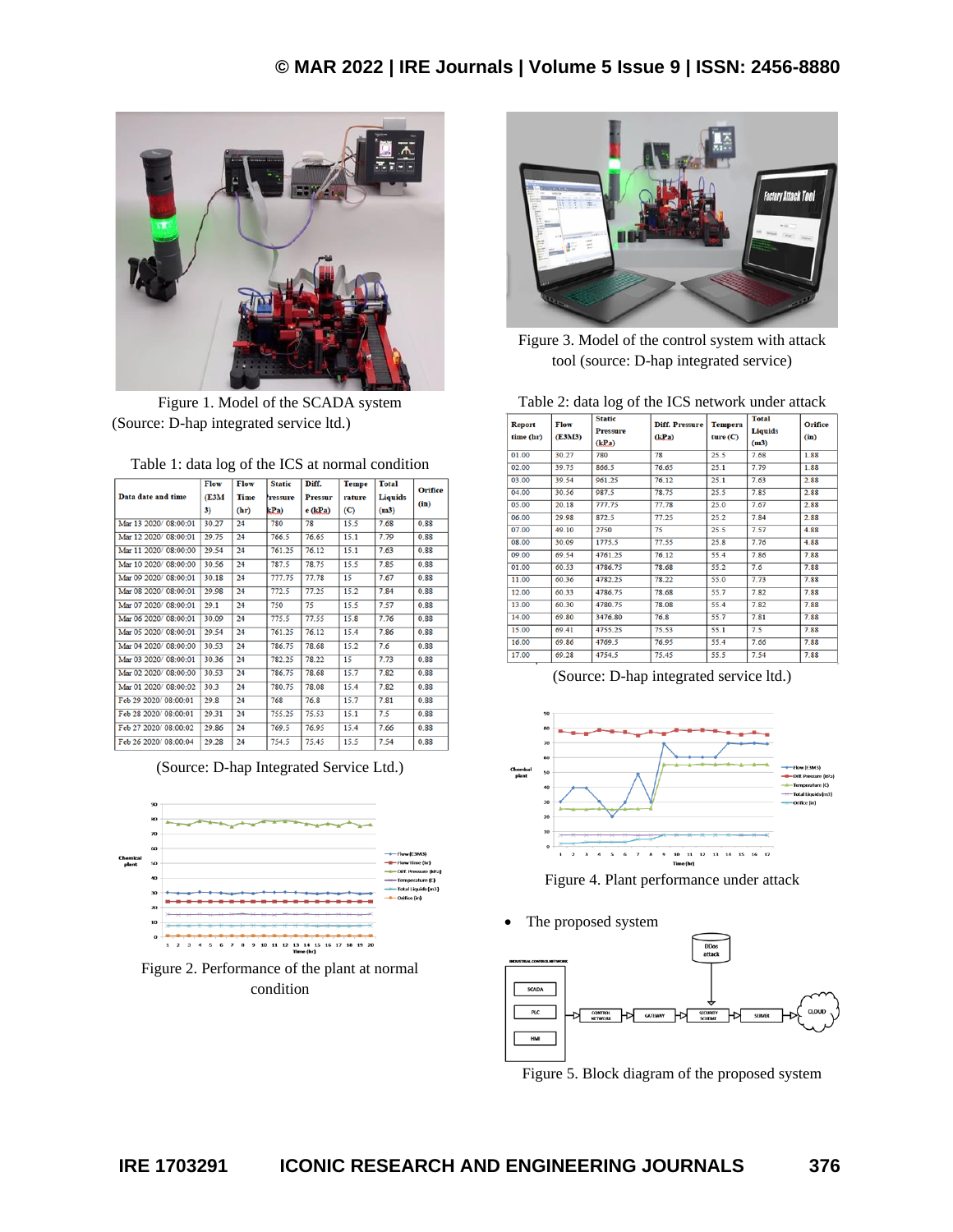in figure 4

# III. SYSTEM DESIGN

The proposed system will be designed using the following mathematic model

- Transfer function of the industrial control system
- ICS threat model
- Design of the ANN Security Scheme
- Nonlinear Auto Regressive Model
- The training model (back propagation algorithm)
- The classification model
- Prediction model.

Existing back propagation algorithm Flowchart



Figure 6: Flow chart for the existing back propagation algorithm

#### RESULTS AND DISCUSSIONS

Here we will discuss the results of the simulated Developed system. This result was based on the performance of the ANN technique used for the training and threat prediction process. The result was guided by the performance metrics presented in the neural network training tool and was used to evaluate the performance of the new system. Ten fold validation processes was used for the system validation and the average result was detailed as the overall system industrial threat detection regression.

The result was generated after the simulation of the neural network training tool based on the simulation parameters provided in table 1. The results were measured starting with the confusion matrix presented

RESULTS



Figure 7: ANN training confusion matrix





Table 3: Results of the ROC curve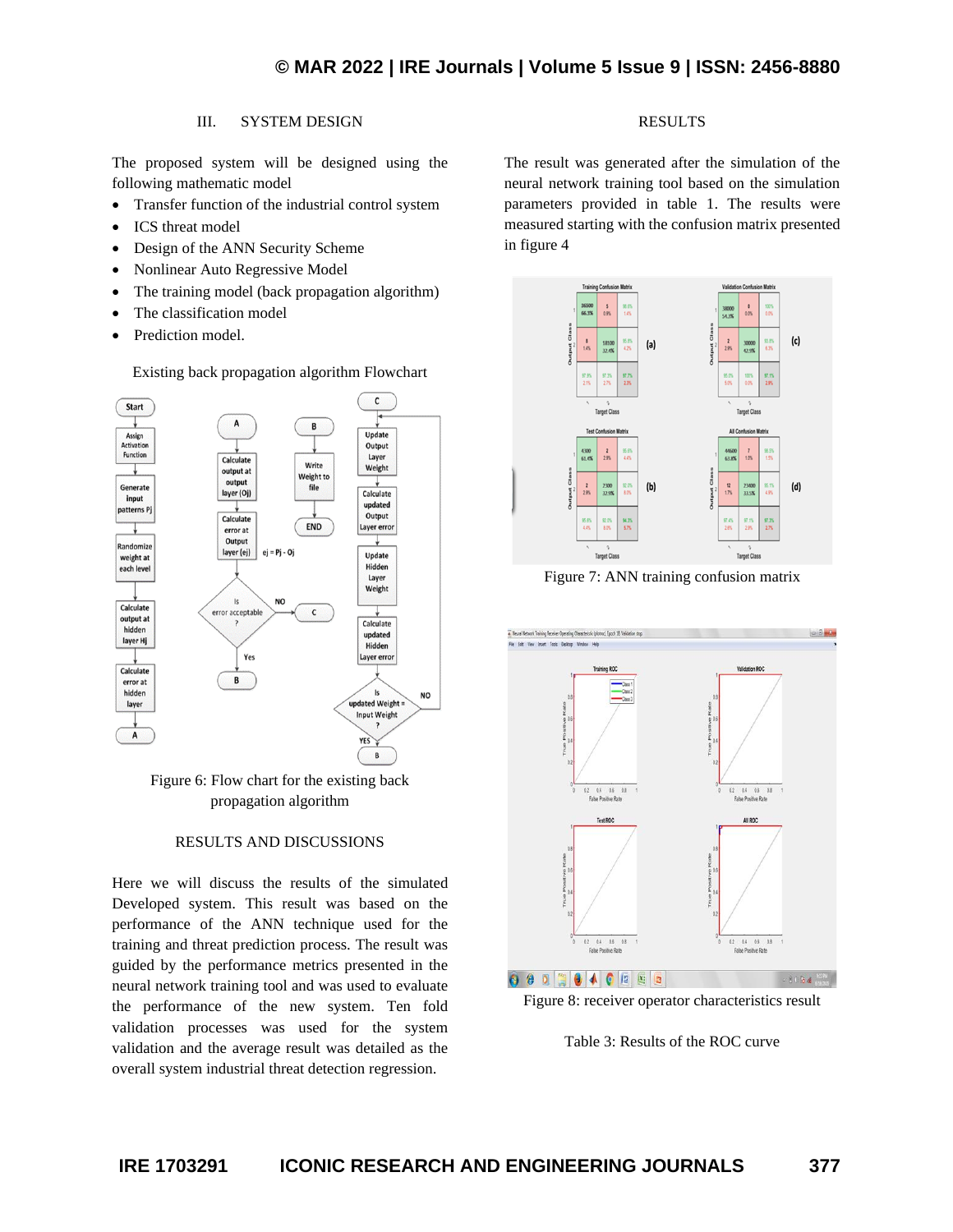| <b>Dataset</b>               | False positive rate% | True positive rate% |
|------------------------------|----------------------|---------------------|
| Training                     | 0.23                 | 0.977               |
| Testing                      | 0.57                 | 0.943               |
| Validation                   | 0.29                 | 0.971               |
| All                          | 0.27                 | 0.973               |
| Overall training performance | 0.27                 | 0.973               |
|                              |                      |                     |



Figure 9: mean square error performance



Figure 10: Response of the ANN to threat

## • Discussions

This work has presented the performance of the ANN training techniques respectively. The performance of the training process has been evaluated using the receiver operator characteristics, confusion matrix and mean square error performance. This was done to determine the rate and accuracy of the ANN during threat detection and isolation from the industrial control network. From the result it was observed that the 80000 feature vectors of DDos threat which were used for the training process achieved were correctly classified with regression value of 0.973 this shows that the prediction rate of the threat attack is very accurate. The implication of this result is that the prediction accuracy based on any input DDos threat from hackers will be achieved at a precision value of 0.97. The mean square error performance was used also evaluates the training root mean square error. From the result obtained, the desired correlation between the training, test and validation datasets were observed with a best validation performance of 0.061673, this value justified the accuracy achieved using the confusion matrix.

• Fold Cross Validation

To validate the system performance, tenfold validation technique was adopted. This process iteratively trains the multi dataset at various times while the training performance is recorded and averagely computed to achieve validated response. This training process for the neural network will consider the root mean square error, precision value, true positive rate, false positive rate and accuracy based on the performance measured designed in equation 3.13 to 3.17; This result will be recorded below in the table 4;

Table 4: Tenfold validation performance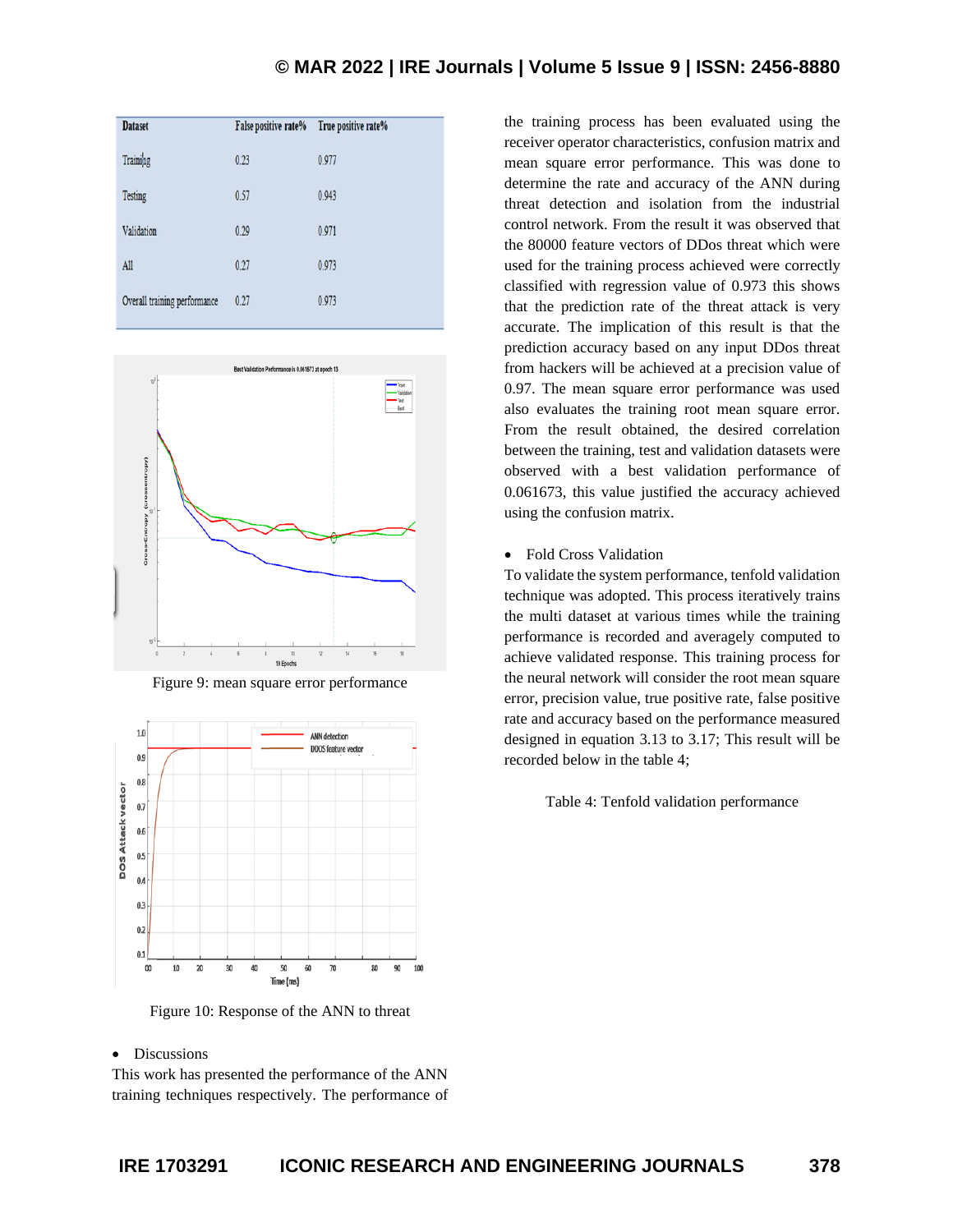| Iteration      | <b>FPR</b> | <b>TPR</b> | <b>MSE</b> |
|----------------|------------|------------|------------|
| 1              | 0.009      | 0.991      | 0.0095612  |
| $\overline{2}$ | 0.042      | 0.958      | 0.0773790  |
| 3              | 0.021      | 0.979      | 0.0428200  |
| 4              | 0.076      | 0.924      | 0.0264560  |
| 5              | 0.023      | 0.977      | 0.0156900  |
| 6              | 0.057      | 0.963      | 0.0739220  |
| 7              | 0.011      | 0.989      | 0.0447392  |
| 8              | 0.056      | 0.944      | 0.0629877  |
| 9              | 0.076      | 0.974      | 0.0457021  |
| 10             | 0.030      | 0.970      | 0.0705542  |
| Average        | 0.021      | 0.973      | 0.0356810  |

From the table 4; the false positive rate, true positive rate, accuracy and mean square error performance of the iteration processes are recorded as the validation tool of the neural network. The average performance of was achieved after series of simulation were done based on the validation model in equation 3.13. The iteration was averagely measured and the result shows a true positive result of 0.973, false positive of 0.021 based on a standard mean square error value of 0.0356810.

#### CONCLUSION AND RECOMMENDATIONS

# Conclusion

Today industrial processing is using the digital data which are coming from various network providers and IT infrastructures, as a result there is risk of network threat as one cannot trust the source of the internet. Multi-dimensional methodologies have been applied overtime to combat this challenge of network insecurity in the control system industry.

#### Recommendations

- This work should be adopted and apply to improve the conventional ICS network
- The use of more threat datasets should be employed to train the ANN
- Improve training algorithm that is adaptive can be used for training the ANN for even more performance and response to threat.

Contributions to knowledge

- A neural network intelligent security scheme was developed of the industrial control network security
- High threat detection regression value of 0.973 was achieved
- The case study D-Hap integrated services was secured against DDOS threat

# ACKNOWLEDGMENT

My sincere gratitude goes to God Almighty as I appreciate the efforts of my loving father and mother Mr and Mrs. Akamadu, my loving wife and kids. I wish to express my profound gratitude to all who in one way made contribution in this research work, mostly to my ever-ready supervisor in the person of Prof. James Eke, Prof. G.N Onoh, Prof. I.I Eneh, Dr. Abonyi, Dr. Alor and so many that time and space will not allow me to mention. All I have to say is thank you and God bless.

#### **REFERENCES**

- [1] Almalawi, A, Yu, X, and Tari Z, (2014), "An unsupervised anomaly-based detection approach for integrity attacks on SCADA" systems. ComputSecur 46:94–110
- [2] Asogwa, T.C and Ituma, C. (2018); "real time facial recognition system for digital crime management**"** International Journal of Computer Applications (0975 – 8887) Volume 94; No 12. Computer science; Ebonyi State, University, Abakaliki, Nigeria
- [3] Bailey D, and Wright E. (2013), Practical SCADA for Industry, IDC Technologies, 2013.
- [4] Berge J., (2012), Fieldbuses for Process Control: Engineering, Operation, and Maintenance, ISA, 2012.IEEE Control Systems Magazine, http://www.ce.cmu.edu/~hsm/im2004/readings/ CIIRinaldi.pdf
- [5] Boyer, Stuart, S. (2017) "SCADA Supervisory Control and Data Acquisition", 2nd Edition, ISA, 2017.
- [6] Chukwuemeka O. A. (2016) "A model of hybrid agent software system for combating indigenous spam on GSM platform"; Ebonyi; International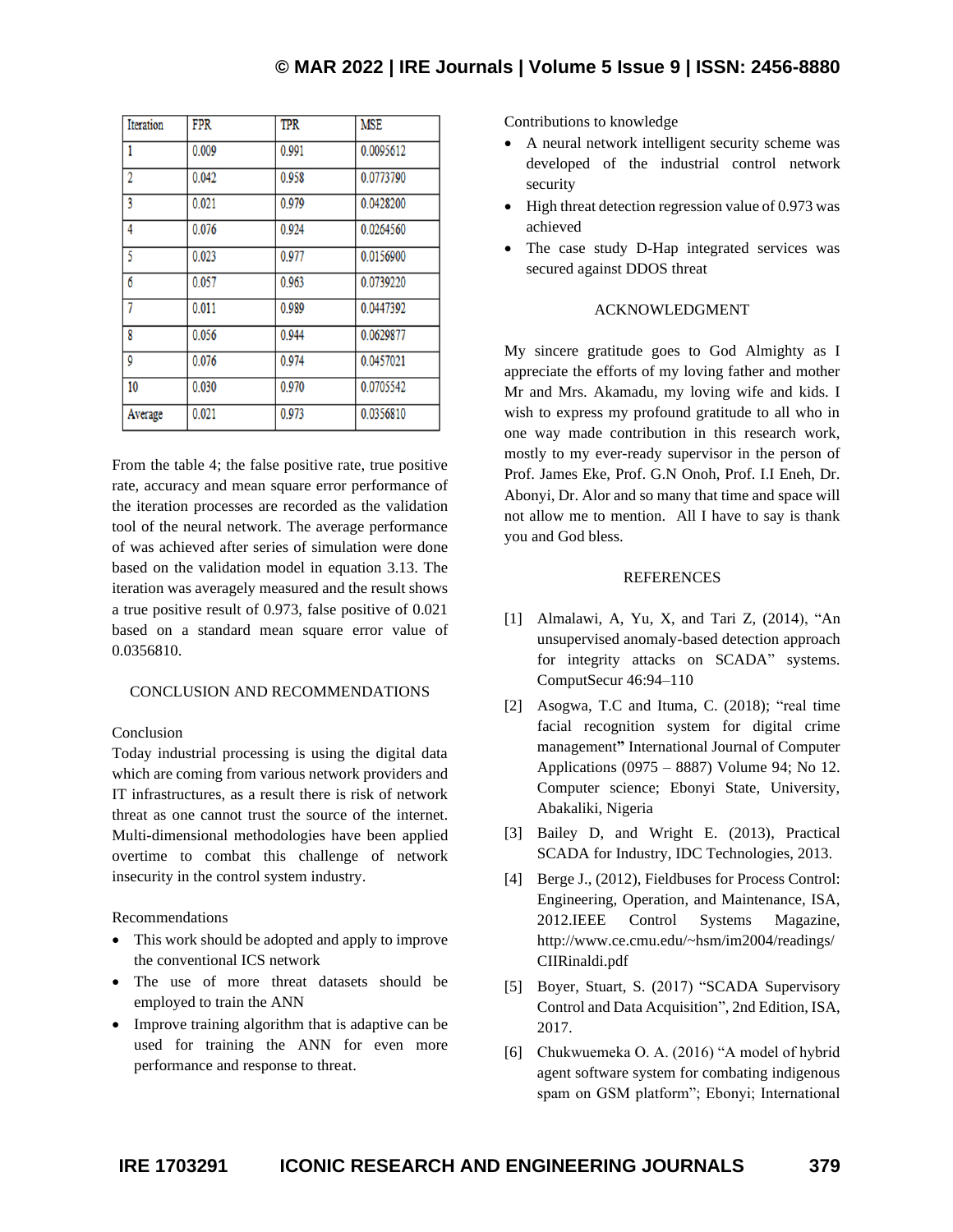.

Journal of Computer Trend and Technology (IJCTT)

- [7] Erez N, Wool A (2015) Control variable classification, modeling and anomaly detection in Modbus / TCP SCADA systems. Int J CritInfrastructProt 10:59–70.
- [8] Erickson, Kelvin, and Hedrick, John, Plant Wide Process Control, Wiley & Sons, 2019.
- [9] Falco, Joe, et al., IT Security for Industrial Control Systems, NIST IR 6859, 2013, http://www.isd.mel.nist.gov/documents/falco/IT SecurityProcess.pdf.
- [10] Frazer, 2011 Process Measurement and Control – Introduction to Sensors, Communication Adjustment, and Control, Prentice-Hall, Inc., 2011.
- [11] Hadziosmanovic D, Sommer, R, Zambon, E, andHartel P (2014) "Through the Eye of the PLC: Towards Semantic Security Monitoring for Industrial Control Systems," ACSAC '14 Proceedings of the 30th Annual Computer Security Applications Conference
- [12] Jiang, J, and Yasakethu, L (2013) Anomaly detection via one class SVM for protection of SCADA systems. Proc - 2013 IntConf Cyber-Enabled DistribComputKnowlDiscovCyberC 2013 82–88.
- [13] Li, T., Fredrich, J., Fistruc, N. Pavefisic. and Y. Davies (2010) "The Complete Gabor-Fisher Classifier for Robust Face Recognition". EURASIP Journal on Advances in Signal Processing, vol.2, article ID 847680.
- [14] Lakhina, A., Crovella, M., and Diot, C., (2004). Characterization of network-wide anomalies in traffic flows. In Proceedings of the 4th ACM SIGCOMM conference on Internet measurement, IMC '04, pages 201–206, New York, NY, USA, 2004. ACM.
- [15] Linda, O (2019) Neural Network based Intrusion Detection System for critical infrastructures. International Joint Conference on Neural Networks.
- [16] Maglara LA, and Jiang J (2014) "Intrusion detection in SCADA systems using machine learning techniques". 2014 Sci Inf Conf 626– 631.
- [17] Moya JM, Araujo Á, Banković Z, et al (2009) Improving security for SCADA sensor networks with reputation systems and self-organizing maps. Sensors 9:9380–9397.
- [18] Nader, P (2013), "Intrusion detection in scada systems using one-class classification," roc 21st European Signal Processing Conference (EUSIPCO 2013) 1–5
- [19] Nader P, Honeine P, Beauseroy P (2014) lpnorms in One-Class Classification for Intrusion Detection in SCADA Systems. Proc IEEE Transactions on Industrial Informatics, 10:4.
- [20] Peerenboom, James (2015), Infrastructure Interdependencies: Overview of Concepts and Terminology, Argonne National Laboratory, http://www.pnwer.org/pris/peerenboom\_pdf.pdf
- [21] Rinaldi, et al., Identifying, Understanding, and Analyzing Critical Infrastructure Interdependencies,
- [22] Rrushi, J, and Kang KD (2009), "Detecting anomalies in process control networks". IFIP
- [23] Russell, R, P., Sinha, B.and Y. Ostrovsky (2006), "Face Recognition by Humans": Nineteen Results All Computer Vision Researchers Should Know About. Proceedings of the IEEE, 94(11)
- [24] Yang, D, Usynin A, A, and Hines, J (2005)," Anomaly-based intrusion detection for SCADA systems", 5th Intl Top Meet Nucl Plant Instrumentation, Control Hum Mach Interface Technol (NPIC&HMIT 05) 12–16
- [25] Yasakethu SLP, Jiang J (2013) Intrusion Detection via Machine Learning for SCADA System Protection. 1st IntSymp ICS SCADA Cyber Secur Res 101–105
- [26] Yong,zhoug (2013). Survey of techniques for face detection, recognition and feature extraction approaches"; International Journal of Multidisciplinary Educational Research; vol. (3), Nehal
- [27] Yulmez, G. and kmen, G (2017), "Design and implementation of face recognition system using Face thermal detection hardware" ; 2<sup>nd</sup> International Conference on Advanced Signal,